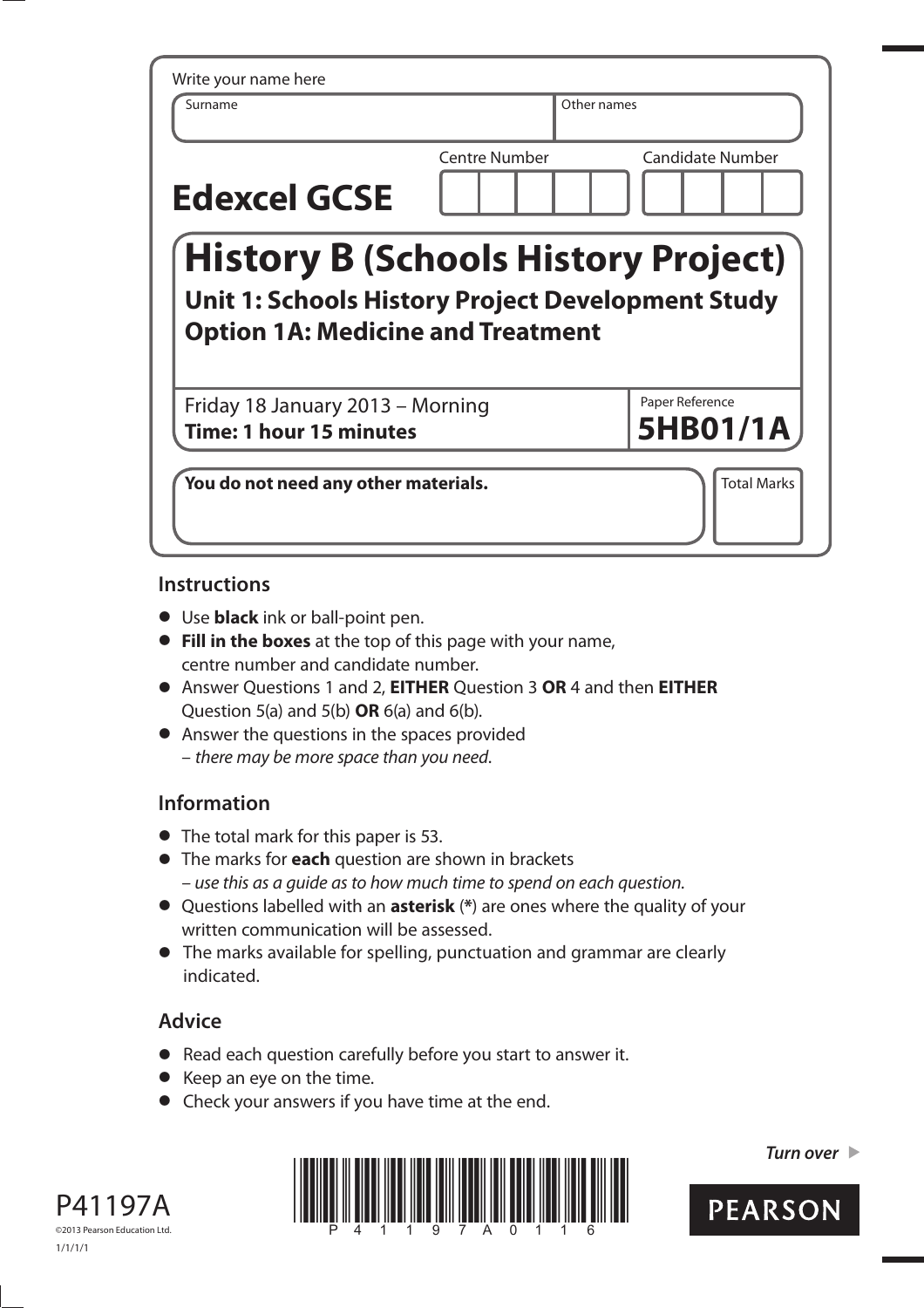### **Answer Question 1 AND Question 2.**

### **Question 1**

Study Sources A and B.

That if any house be infected, the sick person should be immediately taken to the plague-house and kept in isolation. The rest of the family should be shut up inside their home for 40 days. A red cross and the words 'Lord have mercy upon us' should be painted on the door. Warders should prevent the family from being in contact with people outside.

**Source B:** A photograph showing a member of the government visiting a hospital on 5 July 1948. This was the first day of the National Health Service.



(Source: © Getty Images)



**Source A:** From Orders for the Prevention of the Plague, 1666. These orders were published by the Lord Mayor of London.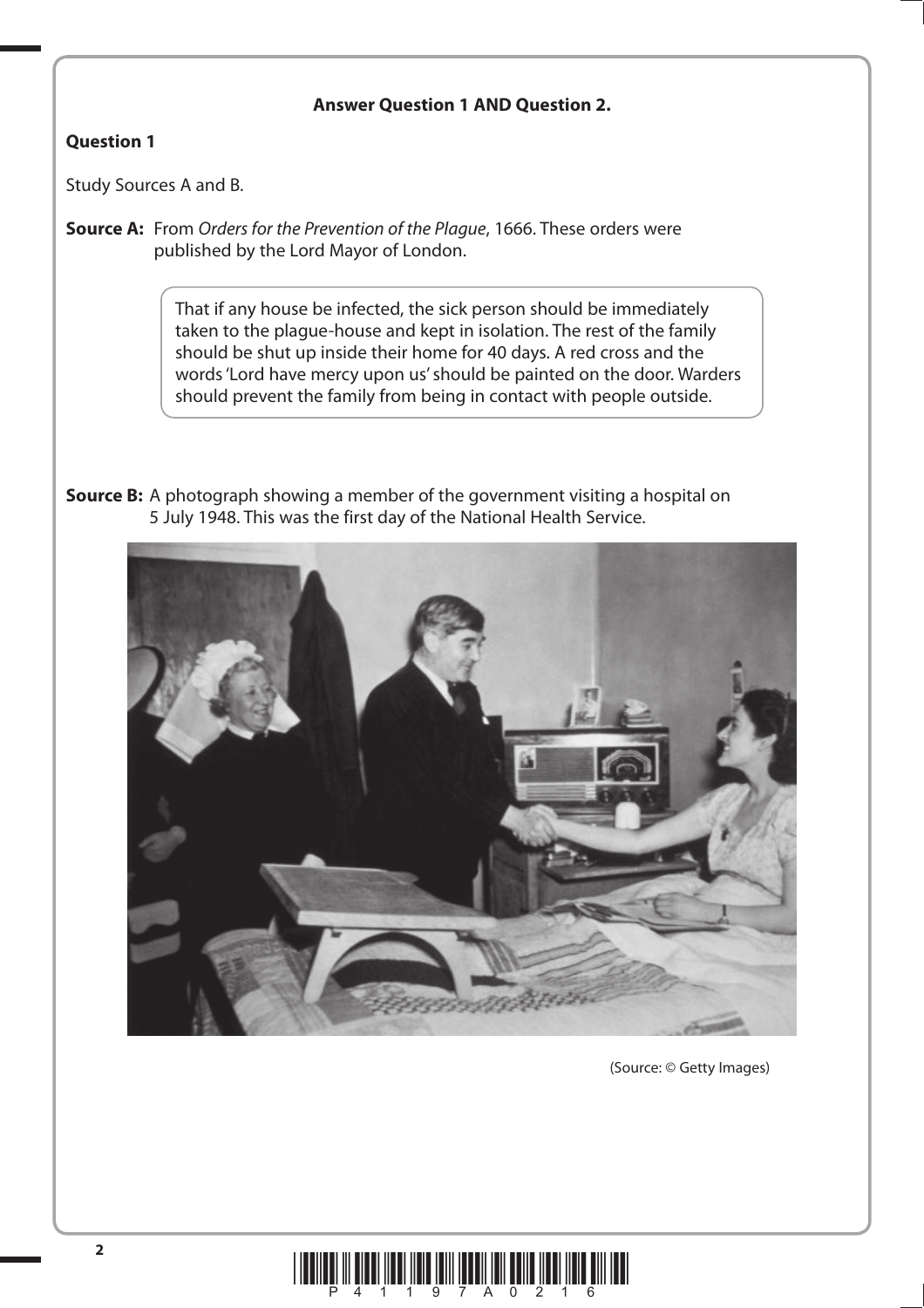| What can you learn from Sources A and B about changes in the role of the authorities<br>$\mathbf{1}$<br>in medicine? |                                  |
|----------------------------------------------------------------------------------------------------------------------|----------------------------------|
| Explain your answer, using these sources.                                                                            | (4)                              |
|                                                                                                                      |                                  |
|                                                                                                                      |                                  |
|                                                                                                                      |                                  |
|                                                                                                                      |                                  |
|                                                                                                                      |                                  |
|                                                                                                                      |                                  |
|                                                                                                                      |                                  |
|                                                                                                                      |                                  |
|                                                                                                                      |                                  |
|                                                                                                                      |                                  |
|                                                                                                                      | (Total for Question 1 = 4 marks) |
|                                                                                                                      |                                  |
|                                                                                                                      |                                  |
|                                                                                                                      |                                  |
|                                                                                                                      |                                  |
|                                                                                                                      |                                  |
|                                                                                                                      |                                  |
|                                                                                                                      |                                  |
|                                                                                                                      |                                  |
|                                                                                                                      |                                  |
|                                                                                                                      | $\mathbf 3$<br>Turn over 1       |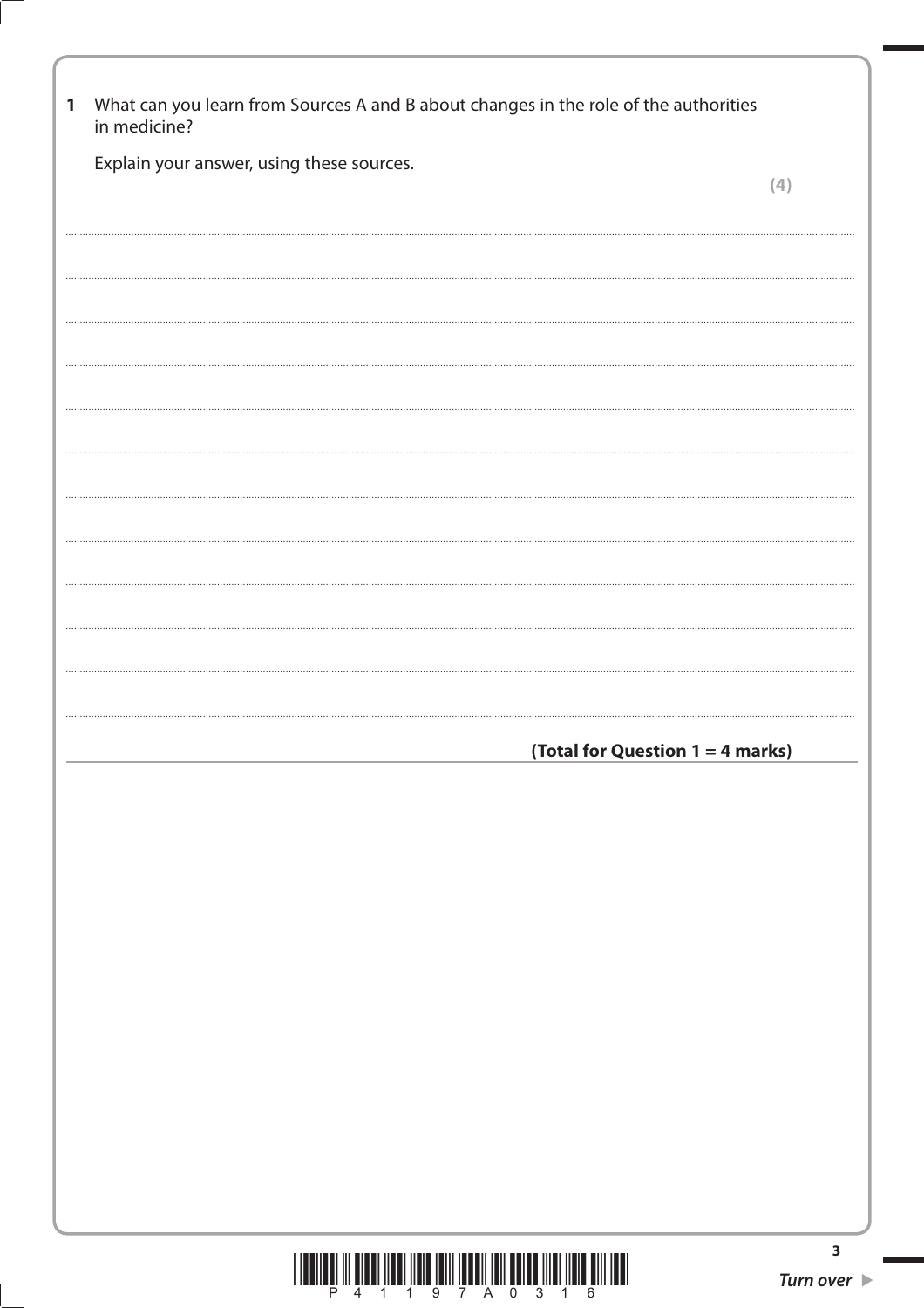| The boxes below show two women who were involved in changes in training during<br>the nineteenth century. |                                                            |     |
|-----------------------------------------------------------------------------------------------------------|------------------------------------------------------------|-----|
| Choose one and explain why she was important.                                                             |                                                            | (9) |
| Florence Nightingale and the<br>training of nurses.                                                       | Elizabeth Garrett Anderson<br>and the training of doctors. |     |
|                                                                                                           |                                                            |     |
|                                                                                                           |                                                            |     |
|                                                                                                           |                                                            |     |
|                                                                                                           |                                                            |     |
|                                                                                                           |                                                            |     |
|                                                                                                           |                                                            |     |
|                                                                                                           |                                                            |     |
|                                                                                                           |                                                            |     |
|                                                                                                           |                                                            |     |
|                                                                                                           |                                                            |     |
|                                                                                                           |                                                            |     |
|                                                                                                           |                                                            |     |
|                                                                                                           |                                                            |     |
|                                                                                                           |                                                            |     |
|                                                                                                           |                                                            |     |
|                                                                                                           |                                                            |     |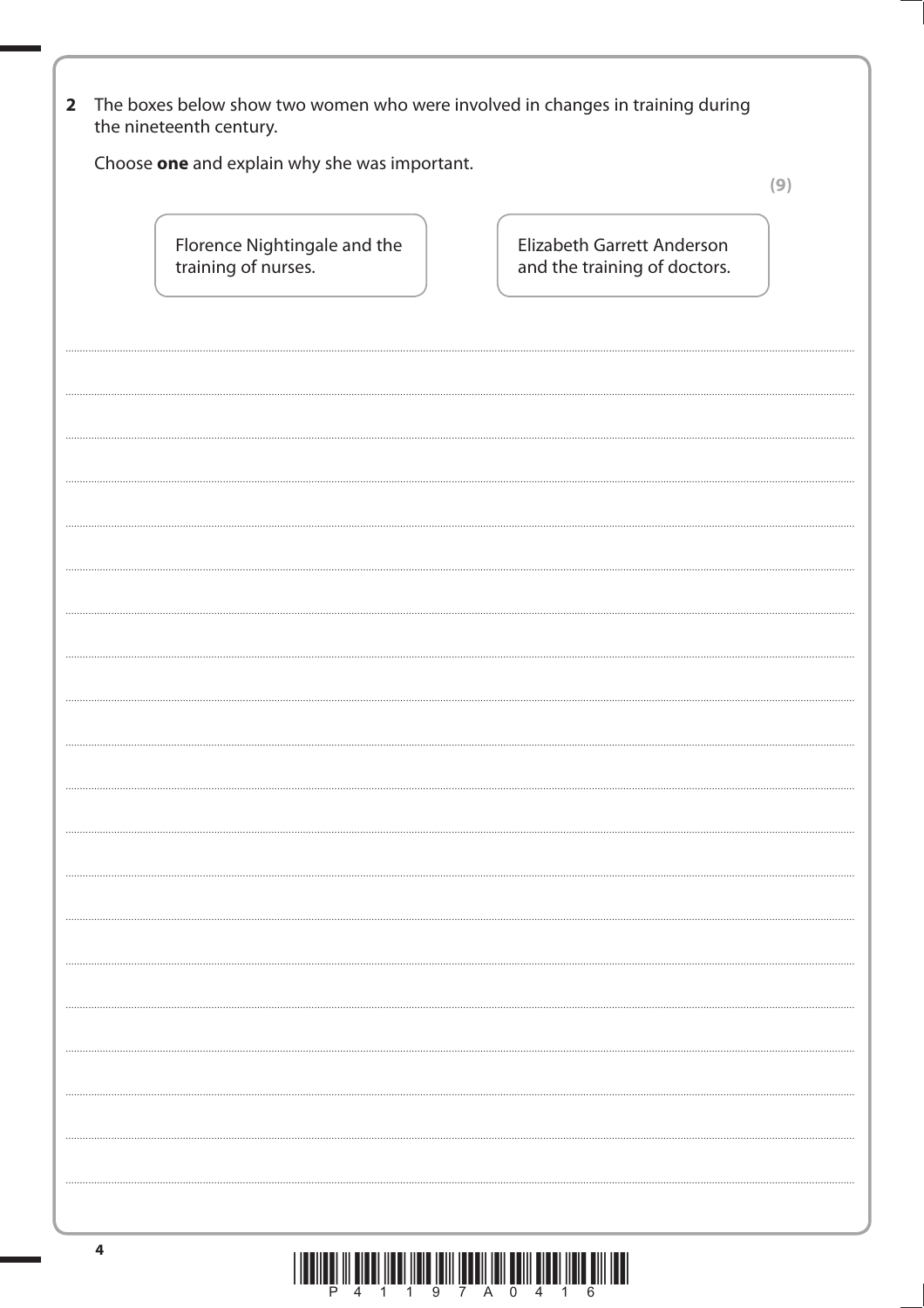| (Total for Question 2 = 9 marks) |
|----------------------------------|
|                                  |
| 5                                |

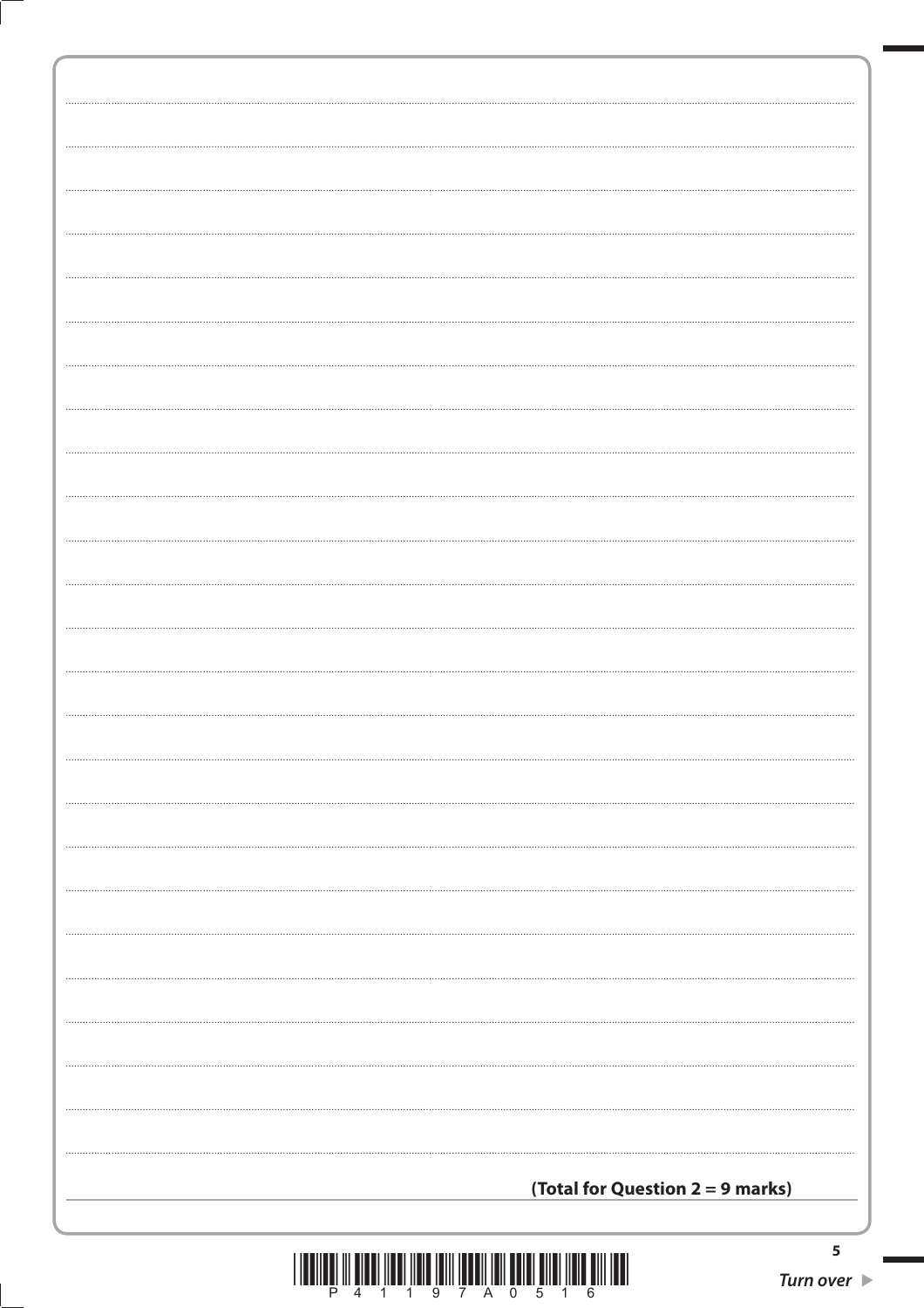### **Answer EITHER Question 3 OR Question 4.**

### **EITHER**

**3** How much impact did Jenner's development of vaccination have on the prevention of infectious diseases?

**(12)**

You may use the following in your answer and any other information of your own.

- **t** In 1802, the Anti-Vaccine Society was set up.
- **t** In the years 1802–04, the Royal Jennerian Society vaccinated over 12,000 people.
- **t** In 1885, Louis Pasteur developed a vaccine against rabies.

#### **(Total for Question 3 = 12 marks)**

### **OR**

**4** Why have some people chosen to use alternative medicines in the period 1900 to the present day?

**(12)**

You may use the following in your answer and any other information of your own.

- **t** In the early twentieth century very few doctors treated patients for free.
- In the 1960s, the thalidomide drug was found to have serious side effects.
- **t** In 2009, acupuncture became available on the NHS.

#### **(Total for Question 4 = 12 marks)**

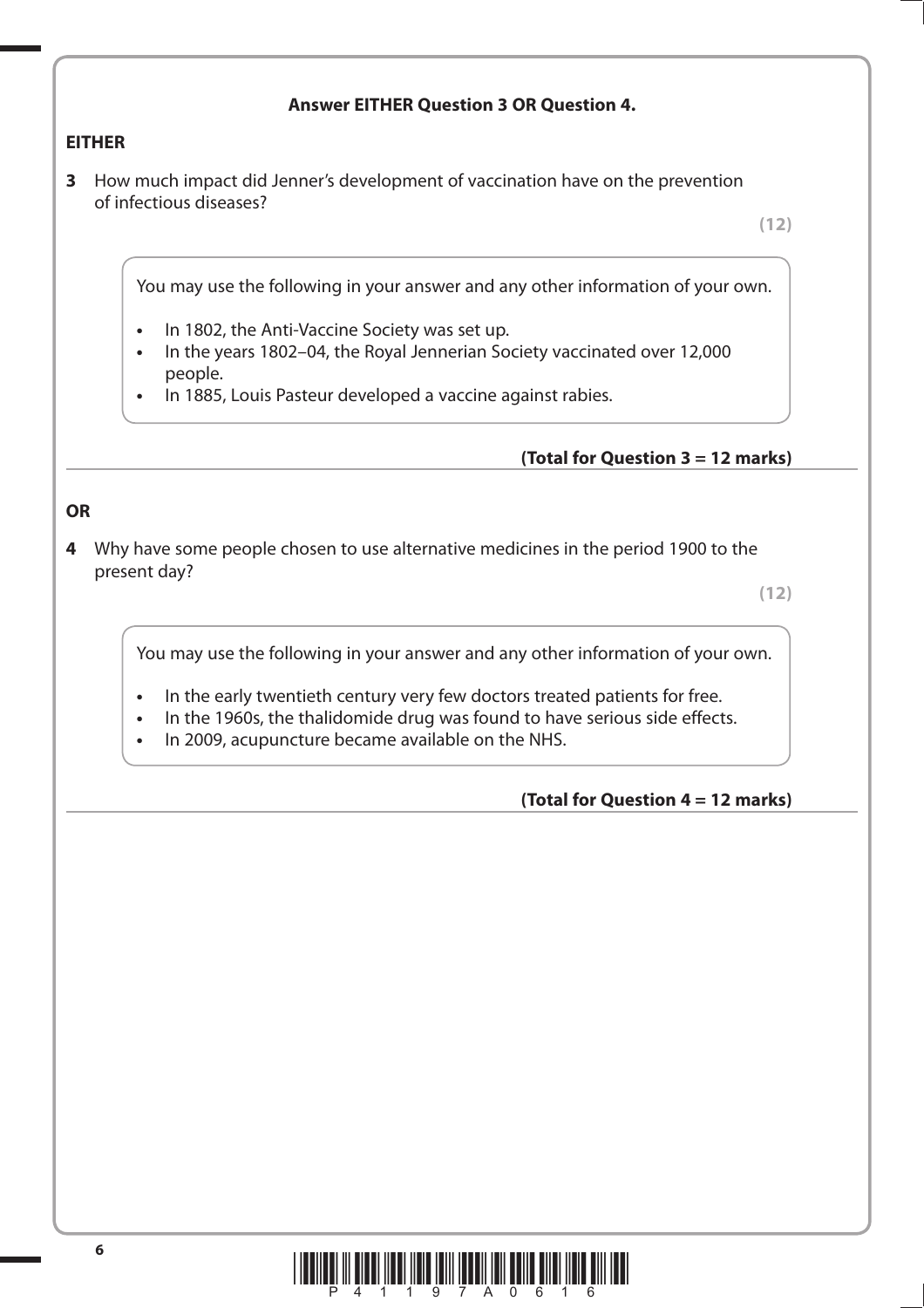| Indicate which question you are answering by marking a cross in the box $\boxtimes$ .<br>If you change your mind, put a line through the box $\boxtimes$<br>and then indicate your new question with a cross $\boxtimes$ . |  |  |  |                             |
|----------------------------------------------------------------------------------------------------------------------------------------------------------------------------------------------------------------------------|--|--|--|-----------------------------|
| Chosen Question Number: Question 3 2 Question 4 2                                                                                                                                                                          |  |  |  |                             |
|                                                                                                                                                                                                                            |  |  |  |                             |
|                                                                                                                                                                                                                            |  |  |  |                             |
|                                                                                                                                                                                                                            |  |  |  |                             |
|                                                                                                                                                                                                                            |  |  |  |                             |
|                                                                                                                                                                                                                            |  |  |  |                             |
|                                                                                                                                                                                                                            |  |  |  |                             |
|                                                                                                                                                                                                                            |  |  |  |                             |
|                                                                                                                                                                                                                            |  |  |  |                             |
|                                                                                                                                                                                                                            |  |  |  |                             |
|                                                                                                                                                                                                                            |  |  |  |                             |
|                                                                                                                                                                                                                            |  |  |  |                             |
|                                                                                                                                                                                                                            |  |  |  |                             |
|                                                                                                                                                                                                                            |  |  |  |                             |
|                                                                                                                                                                                                                            |  |  |  |                             |
|                                                                                                                                                                                                                            |  |  |  |                             |
|                                                                                                                                                                                                                            |  |  |  |                             |
|                                                                                                                                                                                                                            |  |  |  |                             |
|                                                                                                                                                                                                                            |  |  |  | $\overline{7}$<br>Turn over |

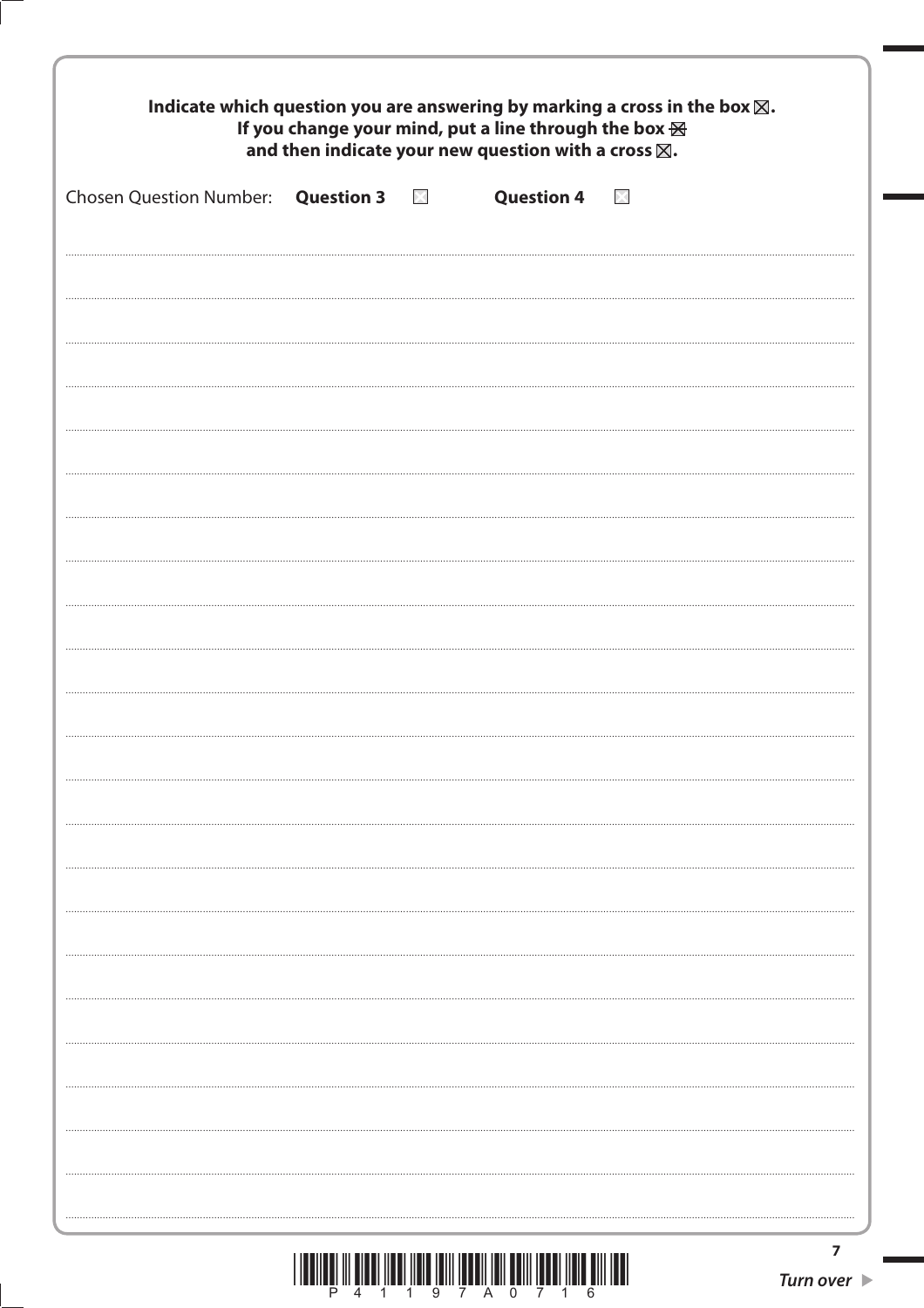| 8 | <u> I INDILAN III KINDI IINDI IININ IBIII INDILLATI KUNI IKINI IINI KIIL IKU I</u> |  |
|---|------------------------------------------------------------------------------------|--|

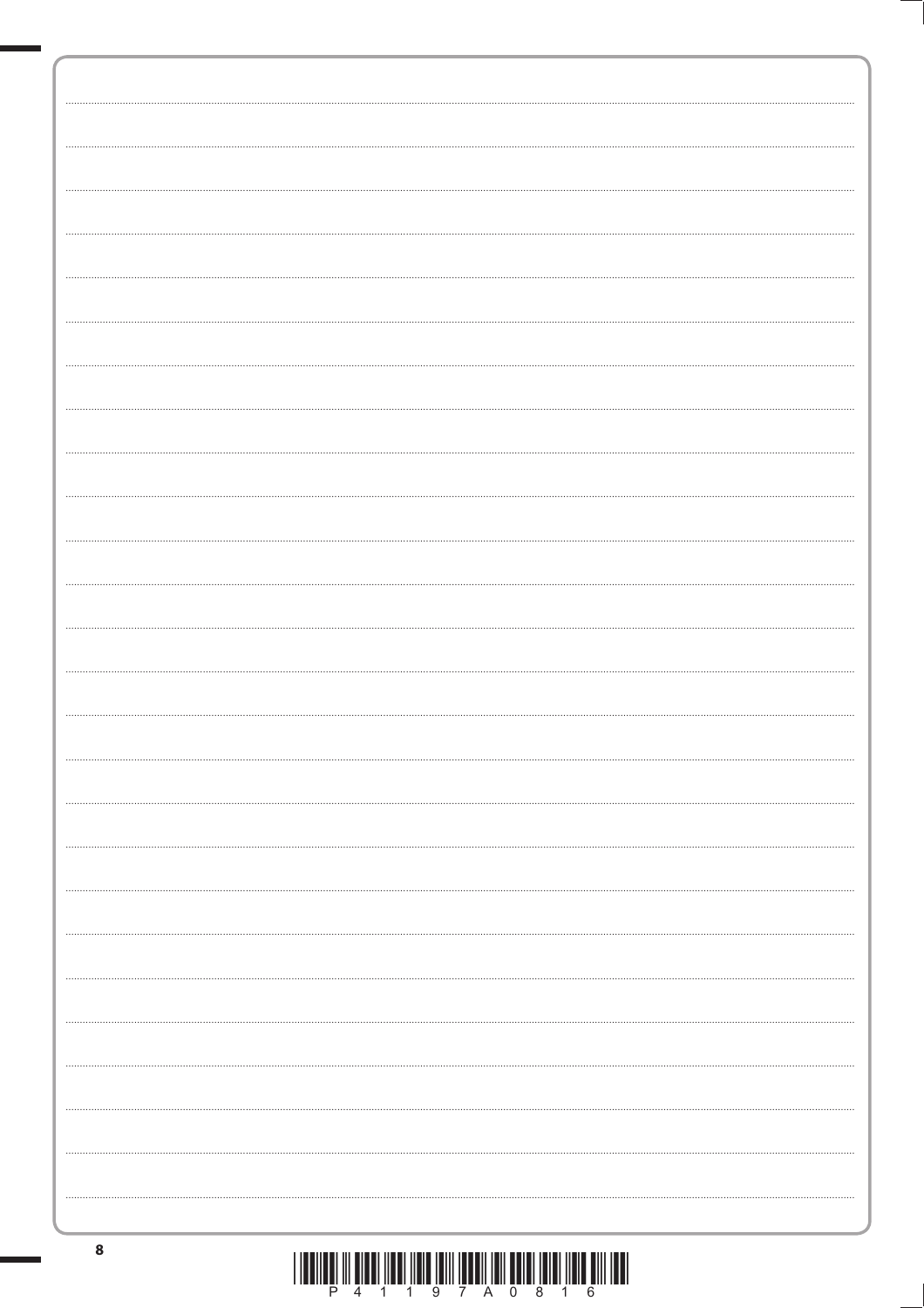| <u> I III MARTIN MARKA MARKA MARKA MARKA MARKA MARKA MARKA MARKA MARKA MARKA MARKA MARKA MARKA MARKA MARKA MARKA</u> |                       |  |  |  |  |  |
|----------------------------------------------------------------------------------------------------------------------|-----------------------|--|--|--|--|--|
|                                                                                                                      | P 4 1 1 9 7 A 0 9 1 6 |  |  |  |  |  |

| 9 |
|---|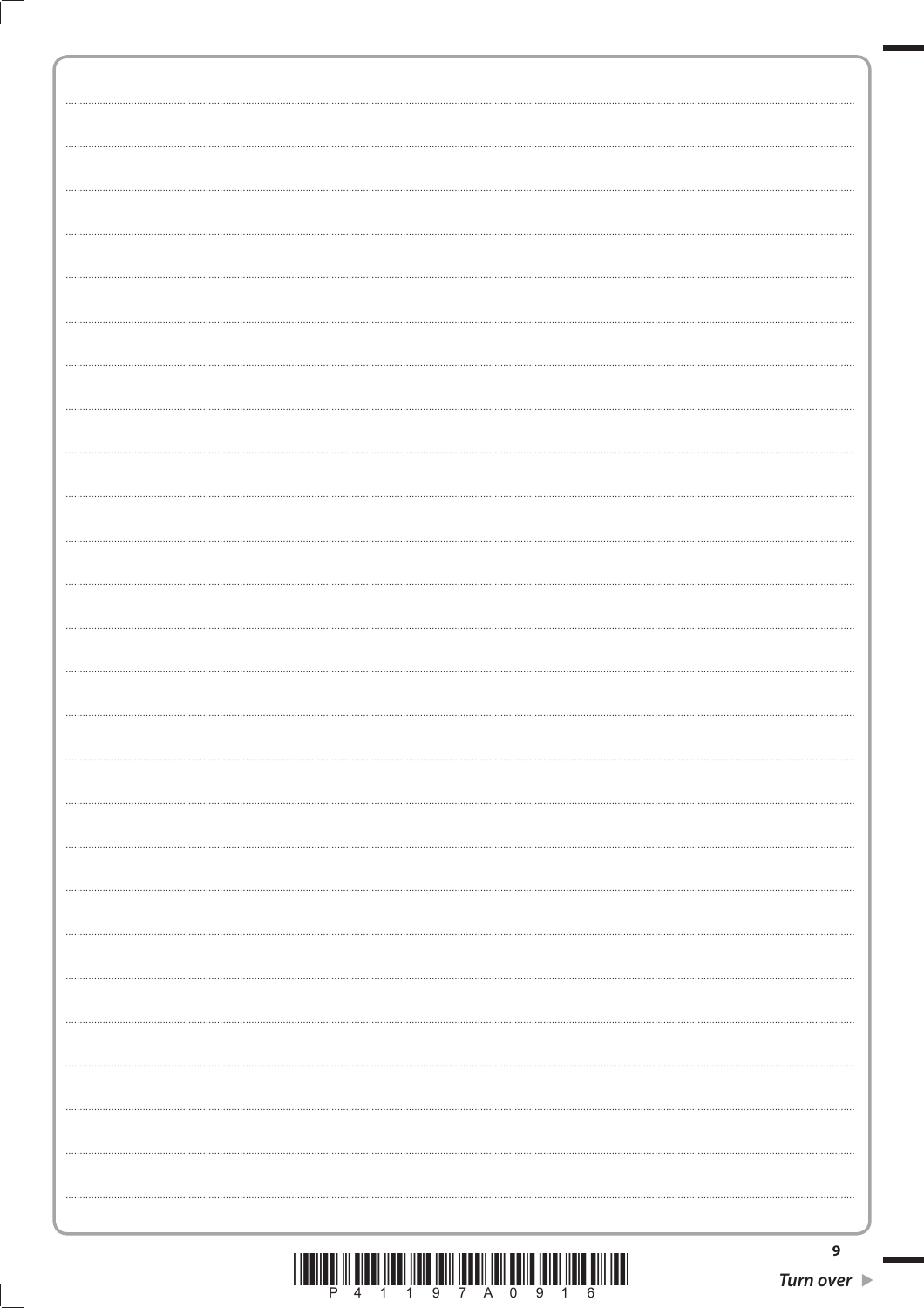### **Answer EITHER Question 5 OR Question 6.**

### **You must answer both parts of the question you choose.**

### **Spelling, punctuation and grammar will be assessed in \*(b).**

### **EITHER**

### **5 Medicine and Public Health from Roman Britain onwards.**

- (a) Describe the role of the government in keeping people healthy during the Roman period.
- **\*** (b) How much did medical training change from the Roman period until c1350? Explain your answer.

**(16)**

**(9)**

You may use the following in your answer and any other information of your own.

- **t** Galen's book On Anatomy was written c190AD.
- **t** The Christian Church controlled most medical training in the Middle Ages.
- **t** By the thirteenth century, physicians were expected to have completed a medical degree.

### **(Total for spelling, punctuation and grammar = 3 marks) (Total for Question 5 = 28 marks)**

### **OR**

#### **6 Public Health c1350 to the present day.**

 (a) Describe the role played by Aneurin Bevan, the government Health Secretary, in the creation of the National Health Service in 1948.

**(9)**

 **\*** (b) Why did the authorities find it so difficult to improve public health in the nineteenth century before 1875? Explain your answer.

**(16)**

You may use the following in your answer and any other information of your own.

- **t** The population of Manchester increased from approximately 70,000 in 1801 to 300,000 in 1851.
- **t** Local councils had to borrow £11 million between 1848 and 1872 to improve public health services.
- **t** In 1854 the national Board of Health was disbanded.

### **(Total for spelling, punctuation and grammar = 3 marks) (Total for Question 6 = 28 marks)**

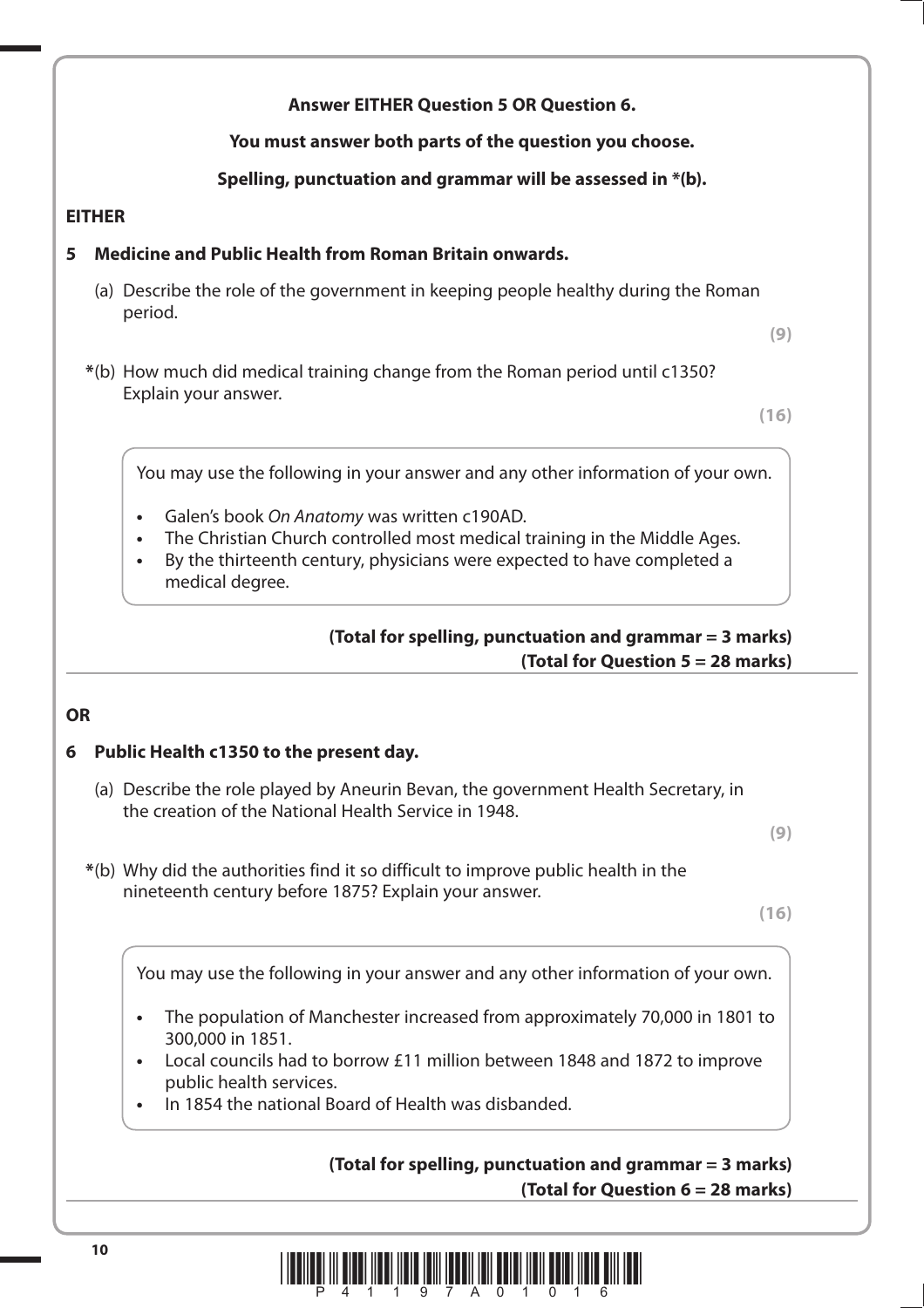| Indicate which question you are answering by marking a cross in the box $\boxtimes$ .<br>If you change your mind, put a line through the box $\boxtimes$<br>and then indicate your new question with a cross $\boxtimes.$ |  |  |  |             |
|---------------------------------------------------------------------------------------------------------------------------------------------------------------------------------------------------------------------------|--|--|--|-------------|
| Chosen Question Number: Question 5 2 Question 6 2                                                                                                                                                                         |  |  |  |             |
|                                                                                                                                                                                                                           |  |  |  |             |
|                                                                                                                                                                                                                           |  |  |  |             |
|                                                                                                                                                                                                                           |  |  |  |             |
|                                                                                                                                                                                                                           |  |  |  |             |
|                                                                                                                                                                                                                           |  |  |  |             |
|                                                                                                                                                                                                                           |  |  |  |             |
|                                                                                                                                                                                                                           |  |  |  |             |
|                                                                                                                                                                                                                           |  |  |  |             |
|                                                                                                                                                                                                                           |  |  |  |             |
|                                                                                                                                                                                                                           |  |  |  |             |
|                                                                                                                                                                                                                           |  |  |  |             |
|                                                                                                                                                                                                                           |  |  |  |             |
|                                                                                                                                                                                                                           |  |  |  |             |
|                                                                                                                                                                                                                           |  |  |  |             |
|                                                                                                                                                                                                                           |  |  |  |             |
|                                                                                                                                                                                                                           |  |  |  |             |
|                                                                                                                                                                                                                           |  |  |  |             |
|                                                                                                                                                                                                                           |  |  |  |             |
|                                                                                                                                                                                                                           |  |  |  |             |
|                                                                                                                                                                                                                           |  |  |  | 11          |
|                                                                                                                                                                                                                           |  |  |  | Turn over 1 |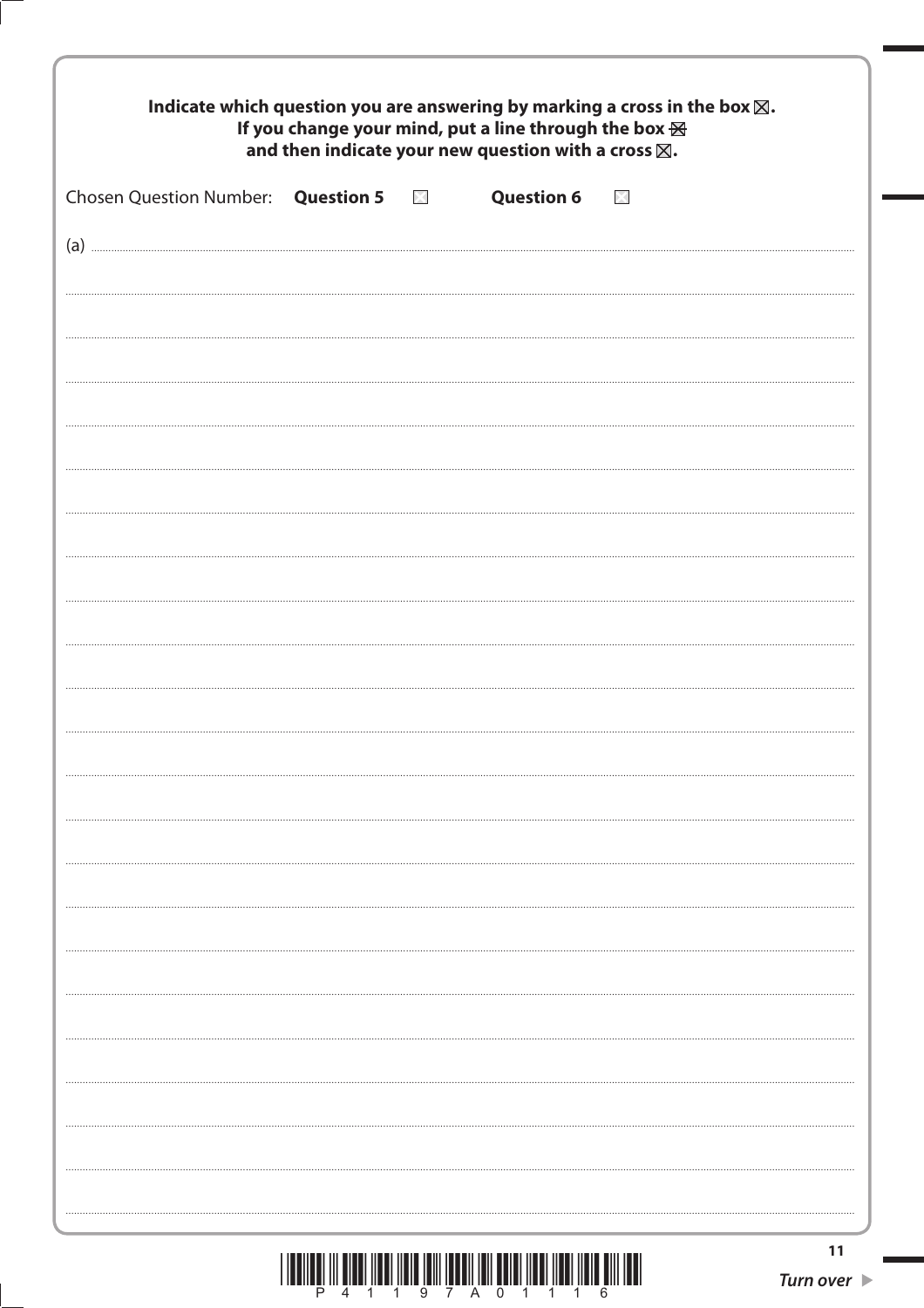| $12$ |  |
|------|--|

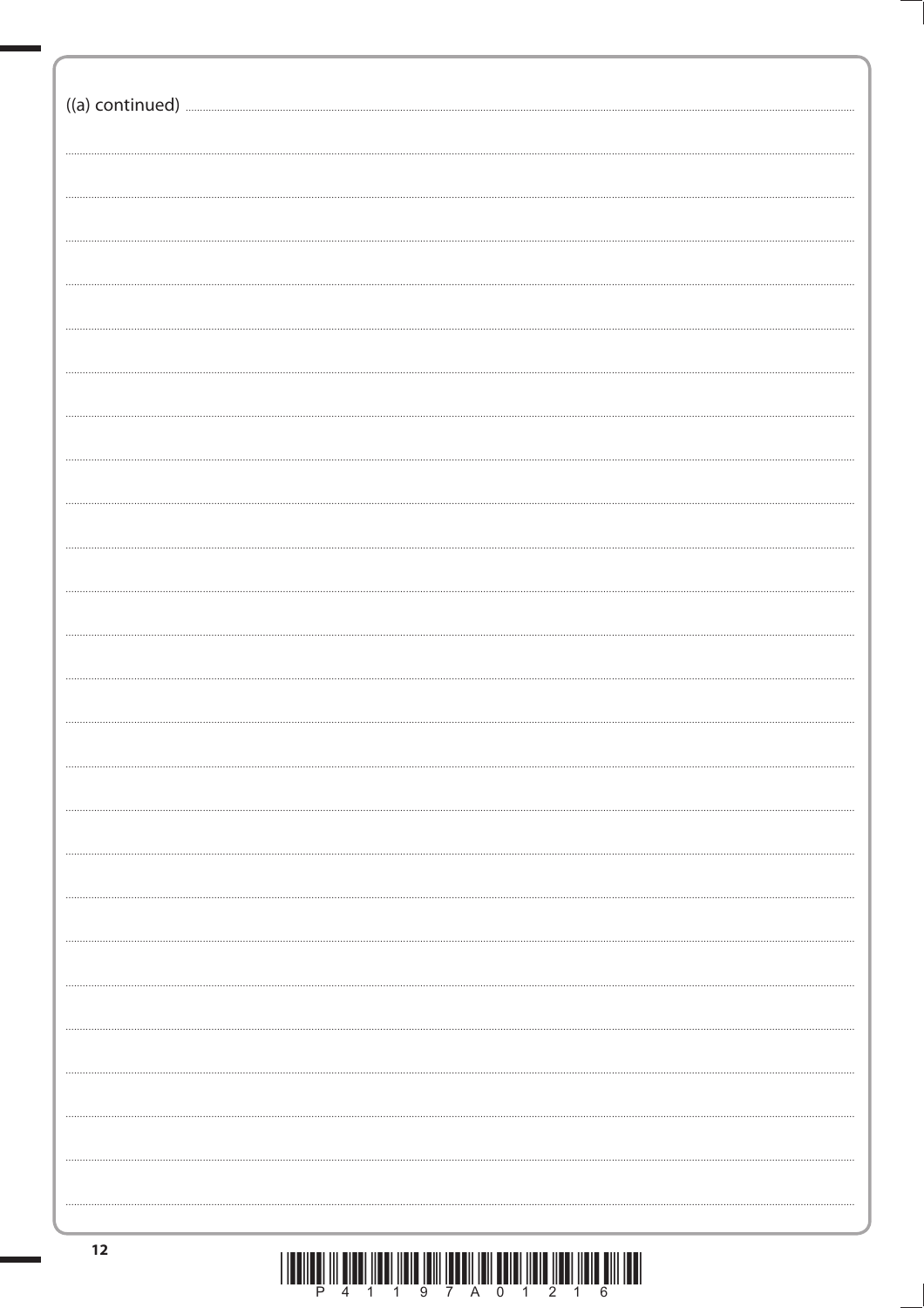| (b) |    |
|-----|----|
|     |    |
|     |    |
|     |    |
|     |    |
|     |    |
|     |    |
|     |    |
|     |    |
|     |    |
|     |    |
|     |    |
|     |    |
|     |    |
|     |    |
|     |    |
|     |    |
|     |    |
|     |    |
|     |    |
|     |    |
|     |    |
|     |    |
|     |    |
|     |    |
|     |    |
|     | 13 |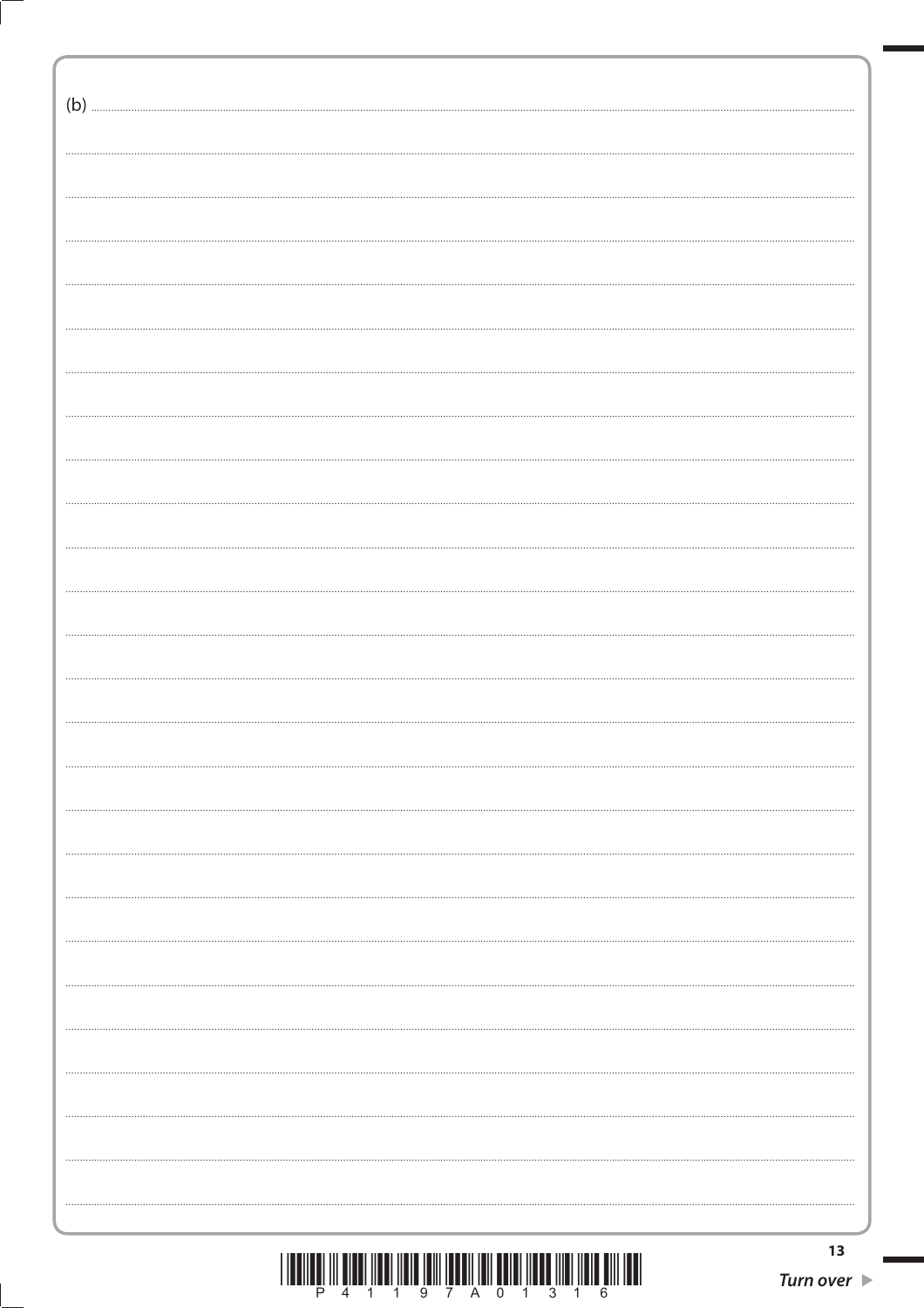| 14 |  |
|----|--|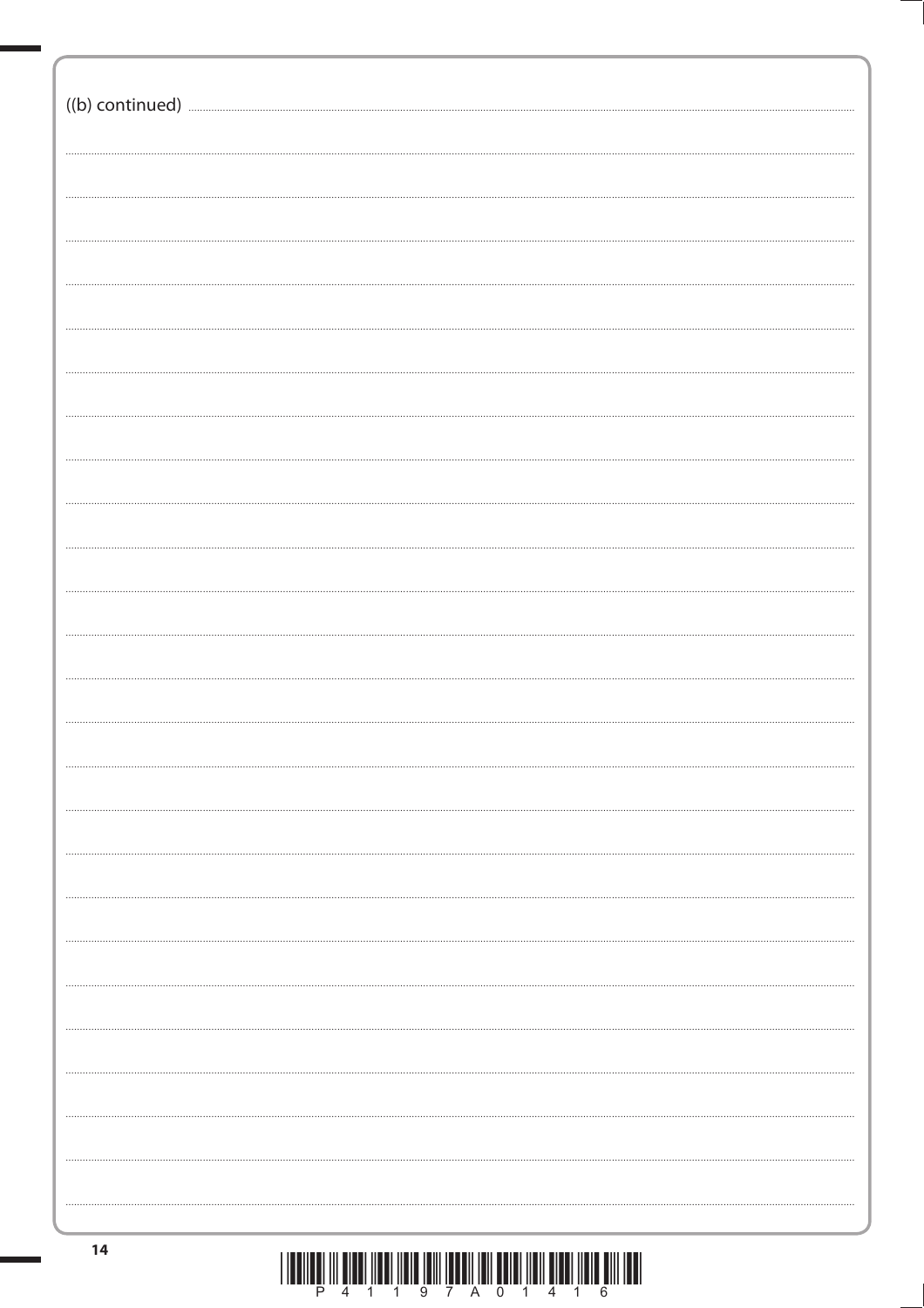| <b>TOTAL FOR PAPER = 53 MARKS</b> | 15 |
|-----------------------------------|----|